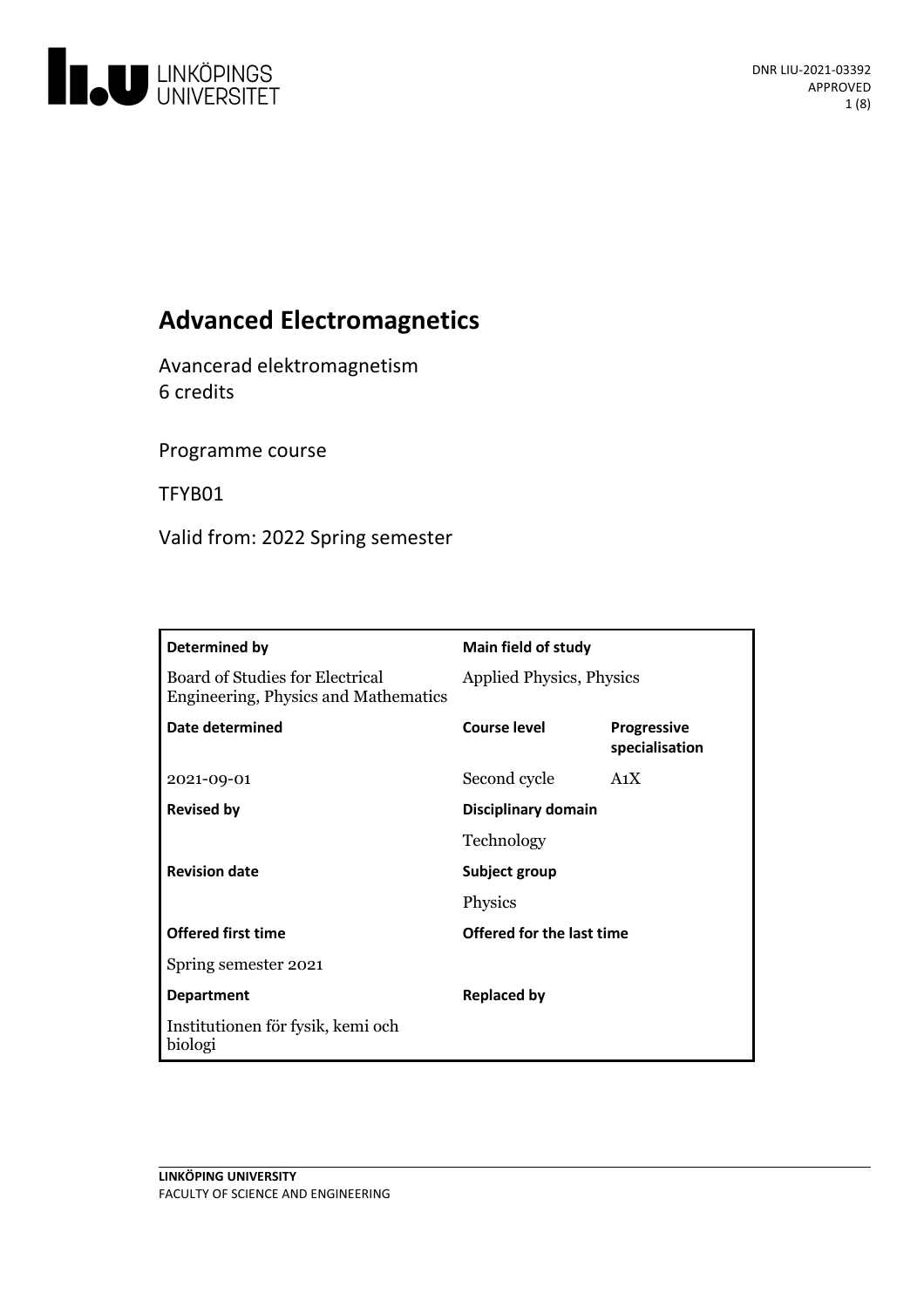## Course offered for

- Master of Science in Applied Physics and Electrical Engineering
- Master of Science in Applied Physics and Electrical Engineering International
- Master's Programme in Materials Physics for Nano and Quantum Technology

# Prerequisites

Introductory course in electromagnetism, vector analysis, integral- and differential calculus in many variables, complex analysis, Fourier transforms.

# Intended learning outcomes

The course is intended to give in-depth knowledge of electromagnetic field theory, methods to solve Maxwell's equations and various types of electromagnetic systems of interest for technological applications as well as from a fundamental point of view. The course also gives an introduction to nonlinear optics and the propagation of waves in nonlinear media.

After successful completion of the course the student should be able to:

- Understand and apply Maxwell's equations and be able to explain their consequences under different assumptions
- Solve problems and do calculations related to electromagnetic radiation, motion of charged particles and interaction with matter
- Derive and analyze models for electromagnetic fields and wave-propagation
- Explain basic concepts of nonlinear optics
- Show ability to perform a project work on the topic of electromagnetism or nonlinear optics

## Course content

The course treats electromagnetic field theory and wave propagation with selected applications. The student is trained to develop skills to formulate, model, analyze and solve advanced electromagnetic problems. The course also includes a numerical simulation project.

The course covers:

Maxwell's equations, electro- and magnetostatics, boundary value problems, multipole expansions, conducting and dielectric media, electromagnetic force and energy, dynamic and quasi-static fields, wave propagation, dispersion, waveguides and resonators, antennas, radiation and retardation, scattering and diffraction, special relativity, nonlinear polarization, three- and four-wave-mixing, nonlinear fiber-optics.

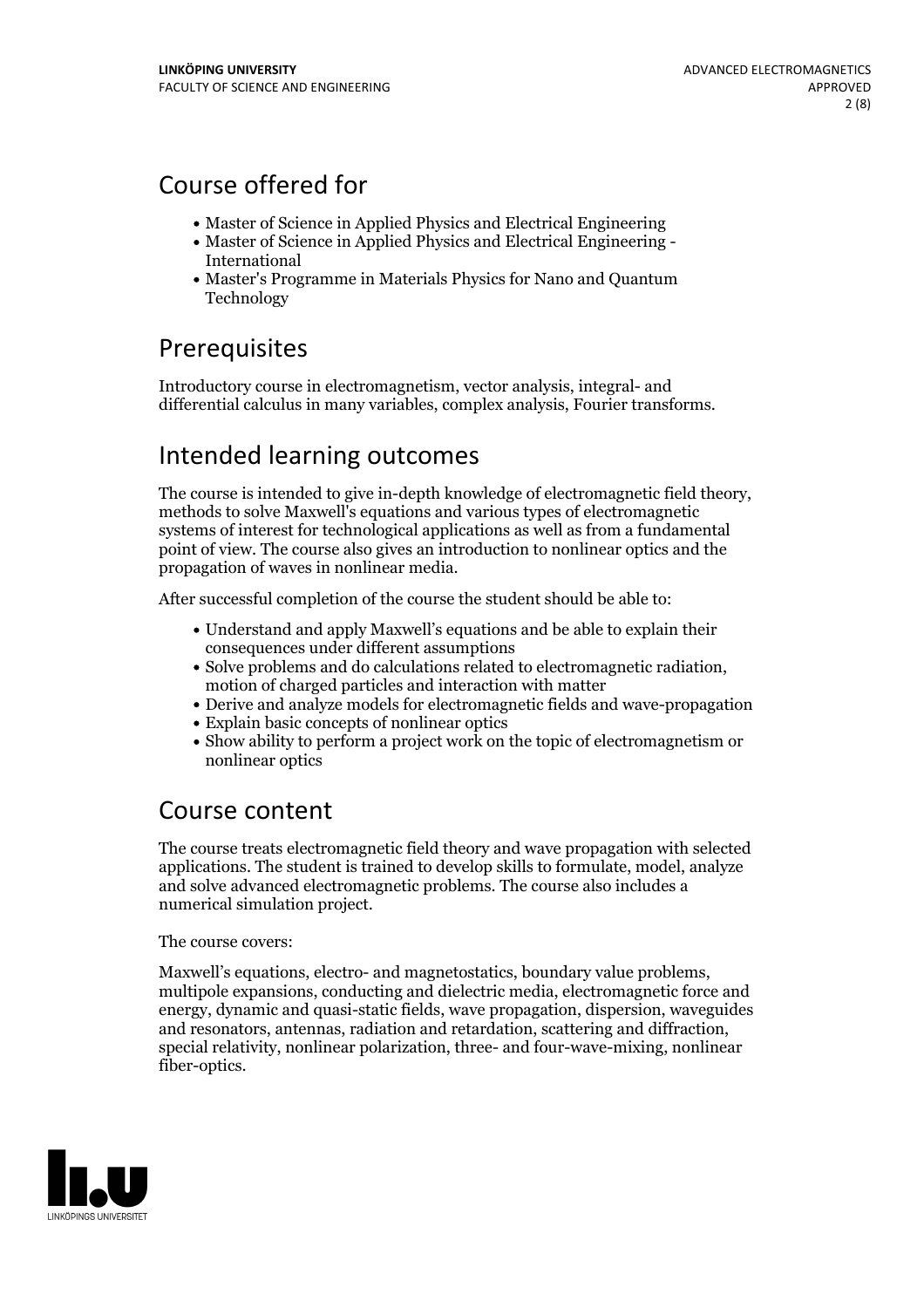## Teaching and working methods

The course consists of lectures, lessons and a project work.

## Examination

| UPG1 | Project work        | 2 credits | U.G        |
|------|---------------------|-----------|------------|
| TEN1 | Written examination | 4 credits | U, 3, 4, 5 |

## Grades

Four-grade scale, LiU, U, 3, 4, 5

## Other information

### **About teaching and examination language**

The teaching language is presented in the Overview tab for each course. The examination language relates to the teaching language as follows:

- If teaching language is "Swedish", the course as a whole could be given in Swedish, or partly in English. Examination language is Swedish, but parts
- of the examination can be in English. If teaching language is "English", the course as <sup>a</sup> whole is taught in English. Examination language is English. If teaching language is "Swedish/English", the course as <sup>a</sup> whole will be
- taught in English if students without prior knowledge of the Swedish language participate. Examination language is Swedish or English depending on teaching language.

### **Other**

The course is conducted in a manner where both men's and women's experience and knowledge are made visible and developed.

The planning and implementation of a course should correspond to the course syllabus. The course evaluation should therefore be conducted with the course syllabus as a starting point.

If special circumstances prevail, the vice-chancellor may in a special decision specify the preconditions for temporary deviations from this course syllabus, and delegate the right to take such decisions.

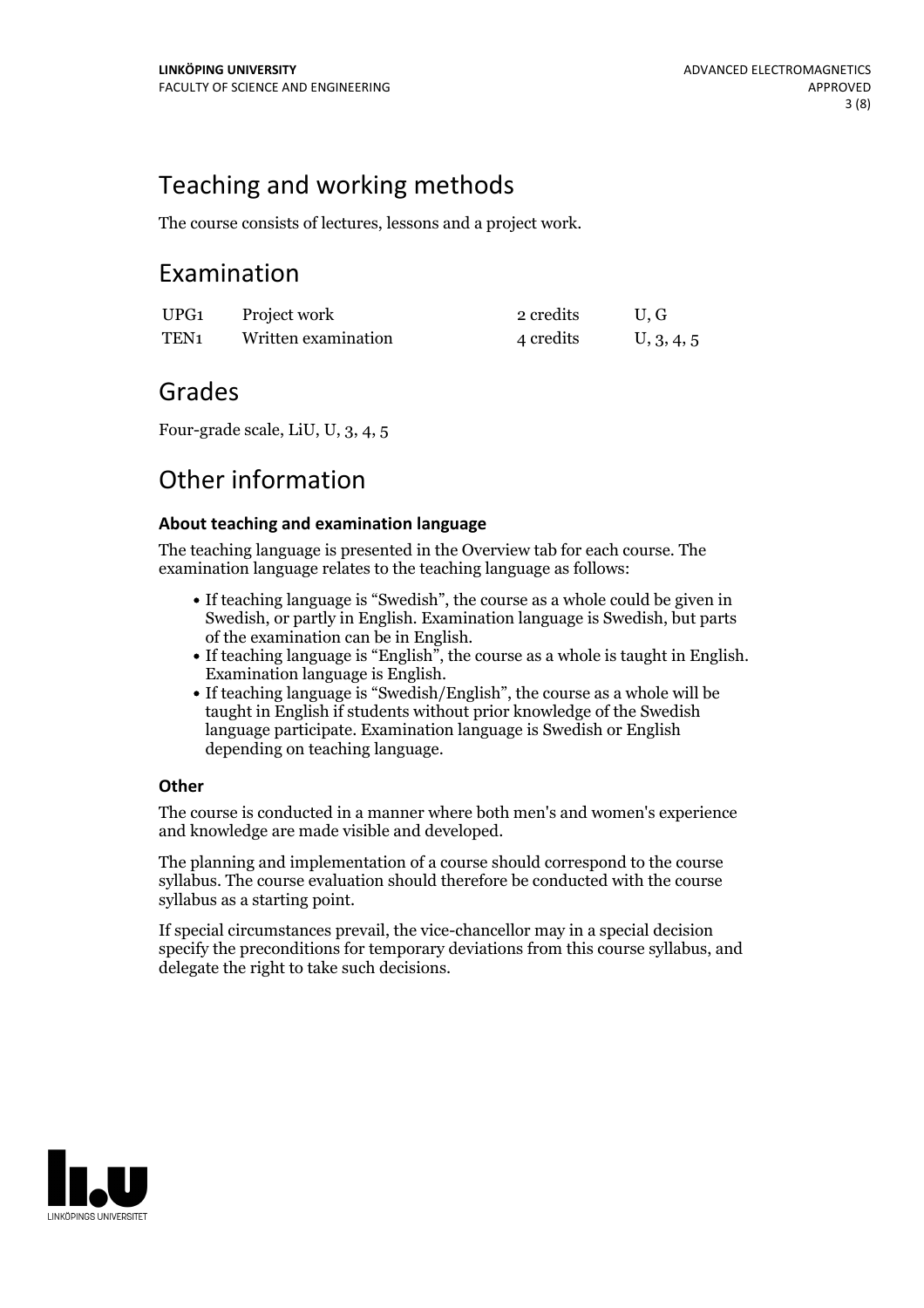# **Common rules**

### Course syllabus

A syllabus must be established for each course. The syllabus specifies the aim and contents of the course, and the prior knowledge that a student must have in order to be able to benefit from the course.

### Timetabling

Courses are timetabled after a decision has been made for this course concerning its assignment to a timetable module.

### Interruption in and deregistration from a course

The LiU decision, Guidelines concerning confirmation of participation in education (Dnr LiU-2020-02256), states that interruptions in study are to be recorded in Ladok. Thus, all students who do not participate in a course for which they have registered must record the interruption, such that the registration on the course can be removed. Deregistration from or interrupting a course is carried out using <sup>a</sup> web-based form: https://www.lith.liu.se/for- [studenter/kurskomplettering?l=en.](https://www.lith.liu.se/for-studenter/kurskomplettering?l=en)

### Cancelled courses and changes to the course syllabus

Courses with few participants (fewer than 10) may be cancelled or organised in a manner that differs from that stated in the course syllabus. The Dean is to deliberate and decide whether a course is to be cancelled or changed from the course syllabus.

### Guidelines relating to examinations and examiners

For details, see Guidelines for education and examination for first-cycle and second-cycle education at Linköping University, Dnr LiU-2020-04501 [\(http://styrdokument.liu.se/Regelsamling/VisaBeslut/917592\)](http://styrdokument.liu.se/Regelsamling/VisaBeslut/917592).

An examiner must be employed as a teacher at LiU according to the LiU Regulations for Appointments, Dnr LiU-2021-01204 [\(https://styrdokument.liu.se/Regelsamling/VisaBeslut/622784](https://styrdokument.liu.se/Regelsamling/VisaBeslut/622784)). For courses in second-cycle, the following teachers can be appointed as examiner: Professor (including Adjunct and Visiting Professor), Associate Professor (including Adjunct), Senior Lecturer (including Adjunct and Visiting Senior Lecturer), Research Fellow, or Postdoc. For courses in first-cycle, Assistant Lecturer (including Adjunct and Visiting Assistant Lecturer) can also be appointed as examiner in addition to those listed for second-cycle courses. In exceptional cases, a Part-time Lecturer can also be appointed as an examiner at both first- and second cycle, see Delegation of authority for the Board of Faculty of Science and Engineering.

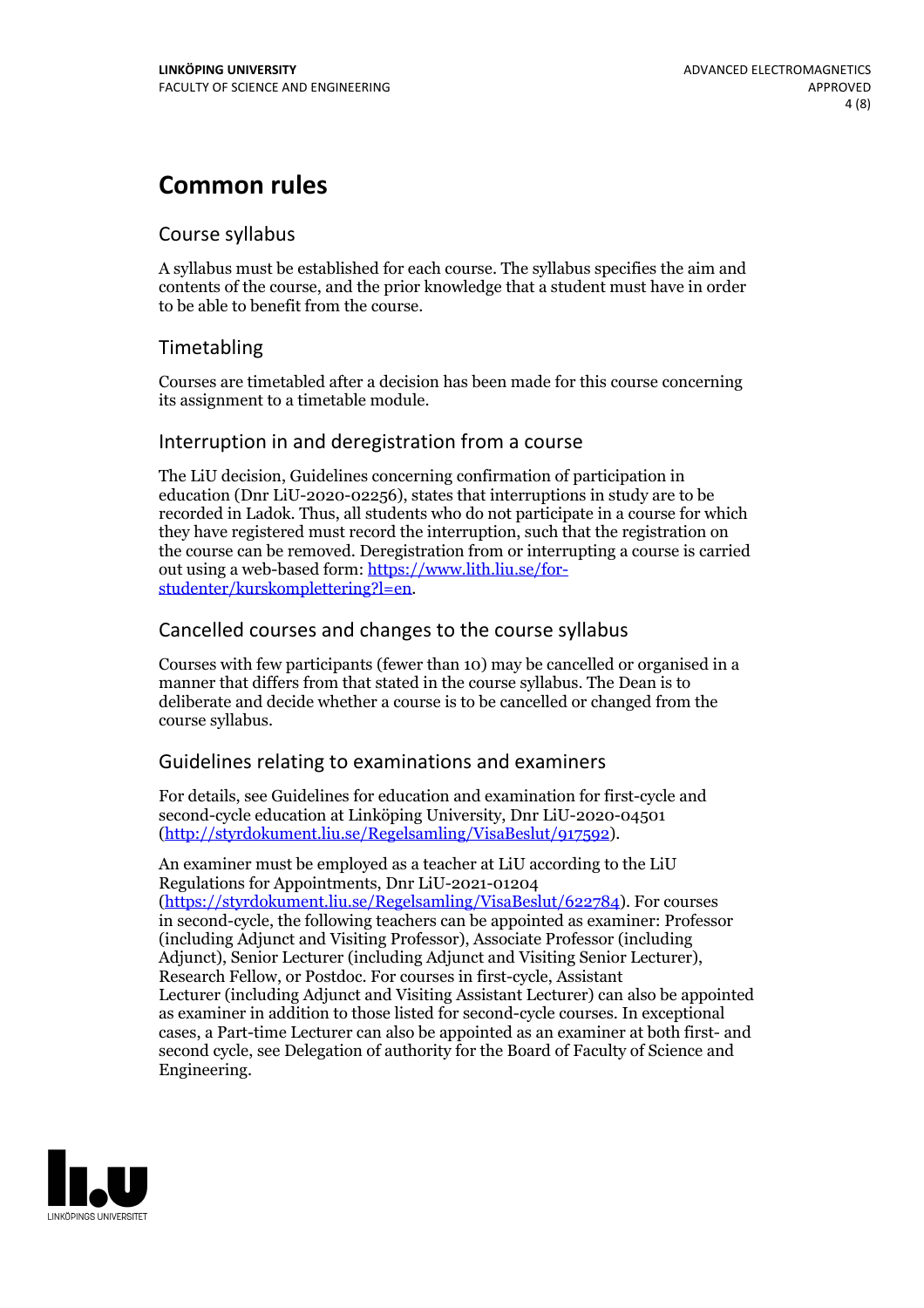## Forms of examination

#### **Principles for examination**

Written and oral examinations and digital and computer-based examinations are held at least three times a year: once immediately after the end of the course, once in August, and once (usually) in one of the re-examination periods. Examinations held at other times are to follow a decision of the faculty programme board.

Principles for examination scheduling for courses that follow the study periods:

- courses given in VT1 are examined for the first time in March, with re-examination in June and August
- courses given in VT2 are examined for the first time in May, with re-examination in August and October
- courses given in HT1 are examined for the first time in October, with re-examination in January and August
- courses given in HT2 are examined for the first time in January, with re-examination in March and in August.

The examination schedule is based on the structure of timetable modules, but there may be deviations from this, mainly in the case of courses that are studied and examined for several programmes and in lower grades (i.e. 1 and 2).

Examinations for courses that the faculty programme board has decided are to be held in alternate years are held three times during the school year in which the course is given according to the principles stated above.

Examinations for courses that are cancelled orrescheduled such that they are not given in one or several years are held three times during the year that immediately follows the course, with examination scheduling that corresponds to the scheduling that was in force before the course was cancelled or rescheduled.

When a course, or a written examination (TEN, DIT, DAT), is given for the last time, the regular examination and two re-examinations will be offered. Thereafter, examinations are phased out by offering three examinations during the following academic year at the same times as the examinations in any substitute course. If there is no substitute course, three examinations will be offered during re- examination periods during the following academic year. Other examination times are decided by the faculty programme board. In all cases above, the examination is also offered one more time during the academic year after the following, unless the faculty programme board decides otherwise. In total, 6 re-examinations are offered, of which 2 are regular re-examinations. In the examination registration system, the examinations given for the penultimate time and the last time are denoted.

If a course is given during several periods of the year (for programmes, or on different occasions for different programmes) the faculty programme board or boards determine together the scheduling and frequency of re-examination occasions.

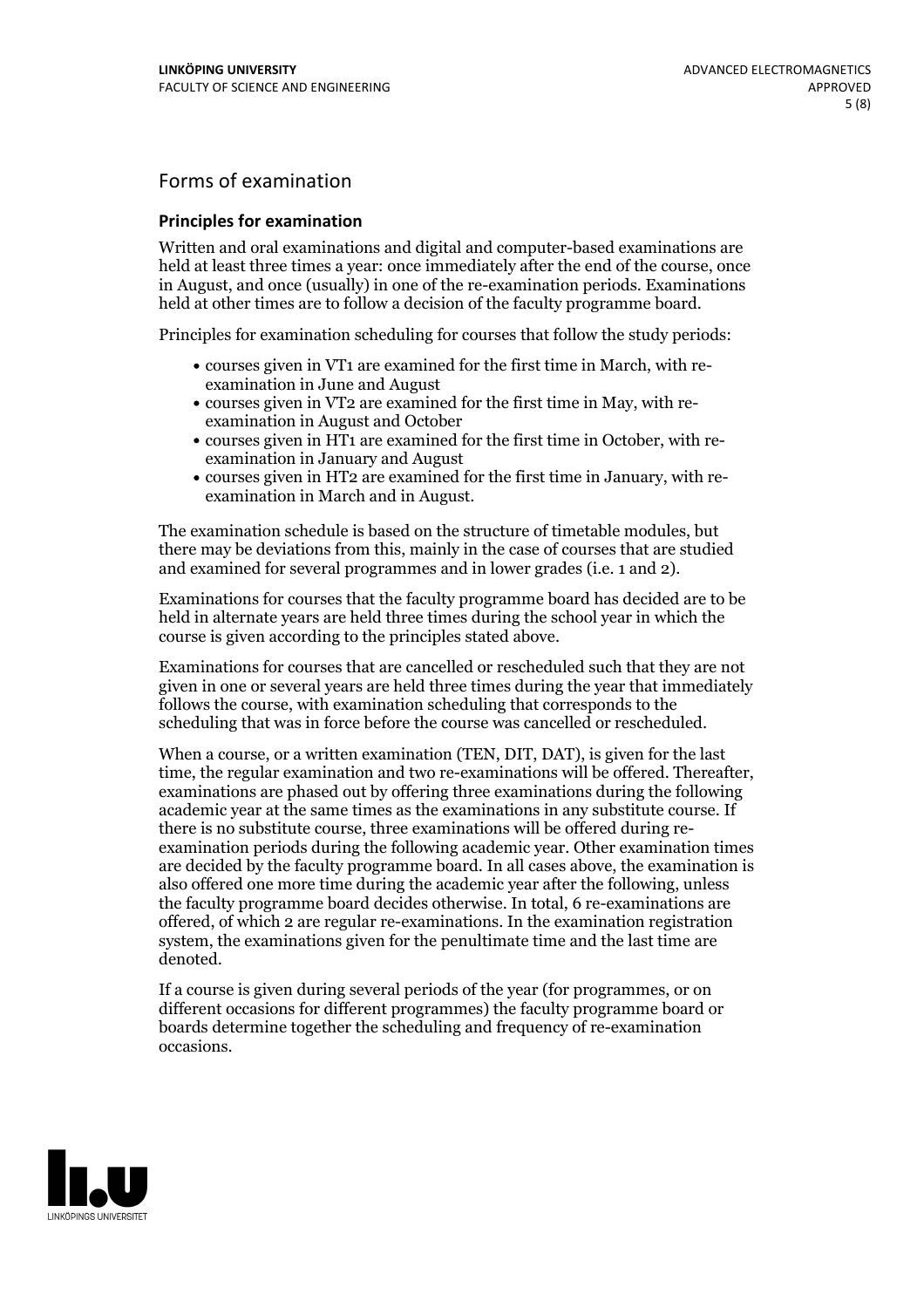### **Retakes of other forms of examination**

Regulations concerning retakes of other forms of examination than written examinations and digital and computer-based examinations are given in the LiU guidelines for examinations and examiners, [http://styrdokument.liu.se/Regelsamling/VisaBeslut/917592.](http://styrdokument.liu.se/Regelsamling/VisaBeslut/917592)

#### **Course closure**

For Decision on Routines for Administration of the Discontinuation of Educational Programs, Freestanding Courses and Courses in Programs, see DNR LiU-2021-04782. After a decision on closure and after the end of the discontinuation period, the students are referred to a replacement course (or similar) according to information in the course syllabus or programme syllabus. If a student has passed some part/parts of a closed program course but not all, and there is an at least partially replacing course, an assessment of crediting can be made. Any crediting of course components is made by the examiner.

#### **Registration for examination**

In order to take an written, digital or computer-based examination, registration in advance is mandatory, see decision in the university's rule book [https://styrdokument.liu.se/Regelsamling/VisaBeslut/622682.](https://styrdokument.liu.se/Regelsamling/VisaBeslut/622682) An unregistered student can thus not be offered a place. The registration is done at the Student Portal or in the LiU-app during the registration period. The registration period opens 30 days before the date of the examination and closes 10 days before the date of the examination. Candidates are informed of the location of the examination by email, four days in advance.

#### **Code of conduct for students during examinations**

Details are given in a decision in the university's rule book: <http://styrdokument.liu.se/Regelsamling/VisaBeslut/622682>.

#### **Retakes for higher grade**

Students at the Institute of Technology at LiU have the right to retake written examinations and digital and computer-based examinations in an attempt to achieve a higher grade. This is valid for all examination components with code "TEN", "DIT" and "DAT". The same right may not be exercised for other examination components, unless otherwise specified in the course syllabus.

A retake is not possible on courses that are included in an issued degree diploma.

#### **Grades**

The grades that are preferably to be used are Fail (U), Pass (3), Pass not without distinction  $(4)$  and Pass with distinction  $(5)$ .

- Grades U, 3, 4, 5 are to be awarded for courses that have written or digital examinations.<br>• Grades Fail (U) and Pass (G) may be awarded for courses with a large
- degree of practical components such as laboratory work, project work and

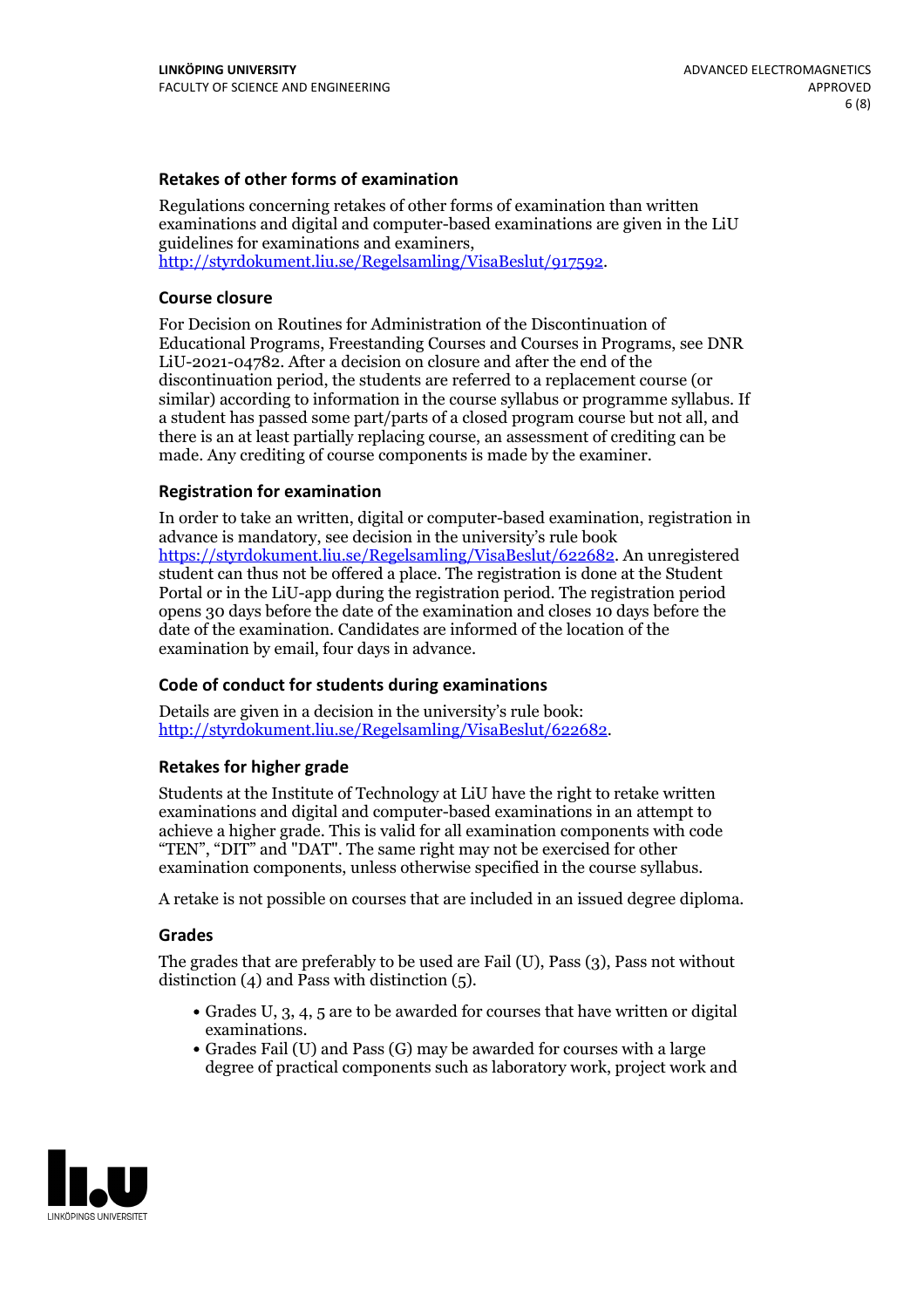group work.<br>• Grades Fail (U) and Pass (G) are to be used for degree projects and other independent work.

### **Examination components**

The following examination components and associated module codes are used at the Faculty of Science and Engineering:

- Grades U, 3, 4, 5 are to be awarded for written examinations (TEN) and
- digital examinations (DIT).<br>• Examination components for which the grades Fail (U) and Pass (G) may be awarded are laboratory work (LAB), project work (PRA), preparatory written examination (KTR), digital preparatory written examination (DIK), oral examination (MUN), computer-based examination (DAT), home
- assignment (HEM), and assignment (UPG).<br>• Students receive grades either Fail (U) or Pass (G) for other examination components in which the examination criteria are satisfied principally through active attendance such as tutorial group (BAS) or examination item
- (MOM).<br>• Grades Fail (U) and Pass (G) are to be used for the examination components Opposition (OPPO) and Attendance at thesis presentation (AUSK) (i.e. part of the degree project).

In general, the following applies:

- 
- Mandatory course components must be scored and given <sup>a</sup> module code. Examination components that are not scored, cannot be mandatory. Hence, it is voluntary to participate in these examinations, and the voluntariness must be clearly stated. Additionally, if there are any associated conditions to
- the examination component, these must be clearly stated as well.<br>• For courses with more than one examination component with grades U,3,4,5, it shall be clearly stated how the final grade is weighted.

For mandatory components, the following applies (in accordance with the LiU Guidelines for education and examination for first-cycle and second-cycle education at Linköping University,<br>[http://styrdokument.liu.se/Regelsamling/VisaBeslut/917592\)](http://styrdokument.liu.se/Regelsamling/VisaBeslut/917592):

If special circumstances prevail, and if it is possible with consideration of the nature of the compulsory component, the examiner may decide to replace the compulsory component with another equivalent component.

For possibilities to alternative forms of examinations, the following applies (in accordance with the LiU Guidelines for education and examination for first-cycle [http://styrdokument.liu.se/Regelsamling/VisaBeslut/917592\)](http://styrdokument.liu.se/Regelsamling/VisaBeslut/917592):

If the LiU coordinator for students with disabilities has granted a student the right to an adapted examination for a written examination in an examination hall, the student has the right to it.